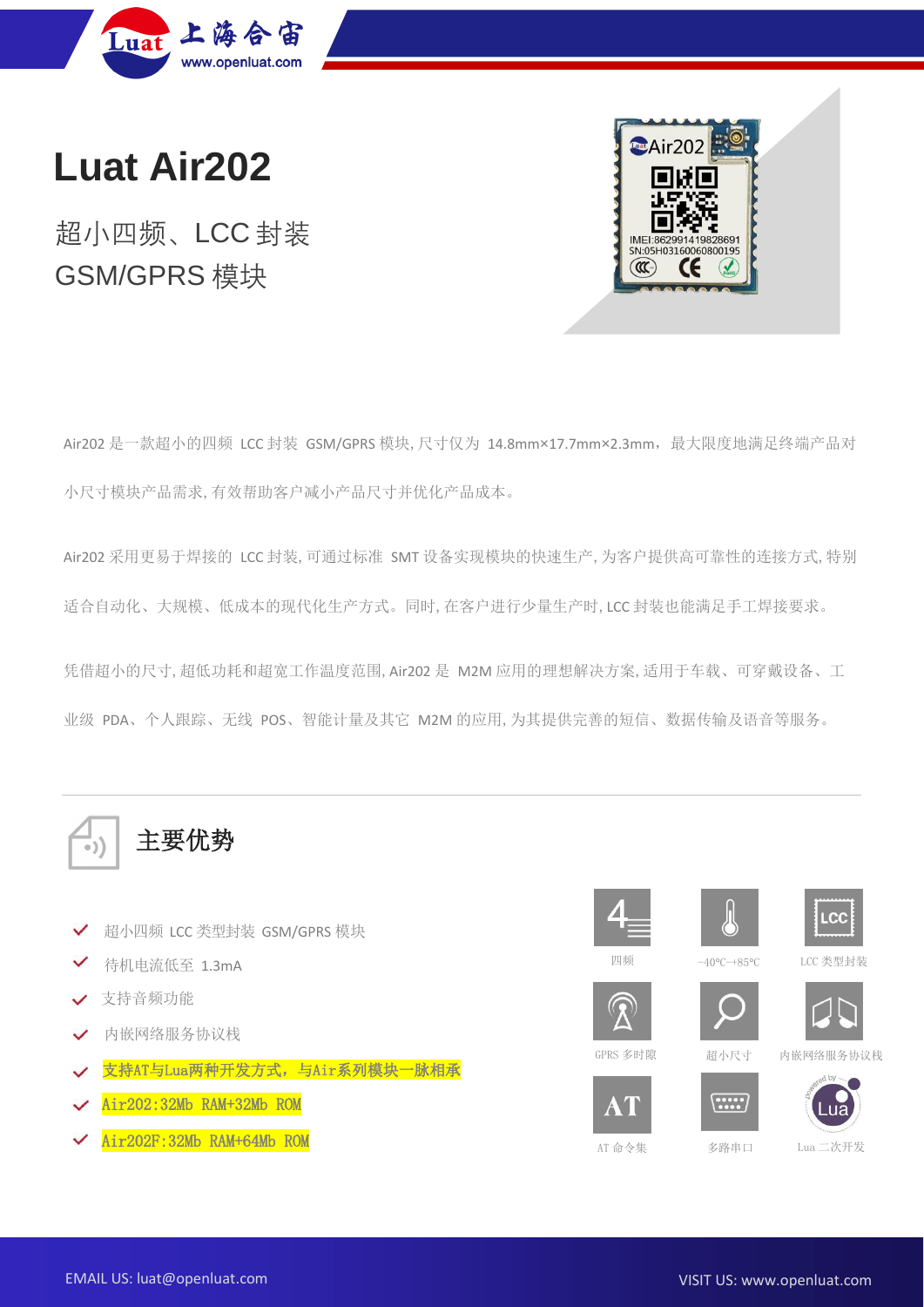# **Luat Air202** 超小四频、LCC 封装 GSM/GPRS 模块



### 14.8mm 2.3mm

#### 频段信息

 $\mathscr{F}$ 

四频: 850/900/1800/1900MHz

#### 数据

GPRS 等级 12 : 最大 85.6kbps (下行) 最大 85.6kbps (上行) PBCCH 编码方式:  $CS 1, 2, 3, 4$ USSD

#### 短信

点对点短信收发 文本和 PDU 模式

### 音频

语音编码方式: 半速率(HR) 全速率(FR) 增强型全速率(EFR) 自适应(AMR) 音频处理机制: 回音消除 回音抑制 噪音抑制

### 接口

(U)SIM 卡接口: 3.0V/1.8V 3 路 UART 串口 1路下载调试HOST UART 2路普通串口UART1 UART2 2路模拟音频接口: 1路输出和 1 路输入 1 路数字音频接口 1 路 GSM 天线接口 1 路SPI接口

#### 电气特性

输出功率: Class 4 (2W @850/900MHz) Class 1 (1W @1800/1900MHz) 功耗:

1.3mA @DRX=5 1.2mA @DRX=9 供电电压: 3.3V~4.6V,典型值 4.0V 软件特性

协议: MQTT/TCP/UDP/PPP/FTP/HTTP/SMTP/CMUX/ SSL

阿里云Aliyun/中移物联oneNet/涂鸦云Tuya

### 一般特性

温度范围: -40°C ~ +85°C 外形尺寸: 14.8mm × 17.7mm × 2.3mm LCC 封装 重量:约 1.3g AT 命令完全兼容SIM800C

认 证

CCC/CE/SRRC(中国)





**例程丰富 开源支持 稳定保障 Luat 二次开发架构 数千企业用户的选择**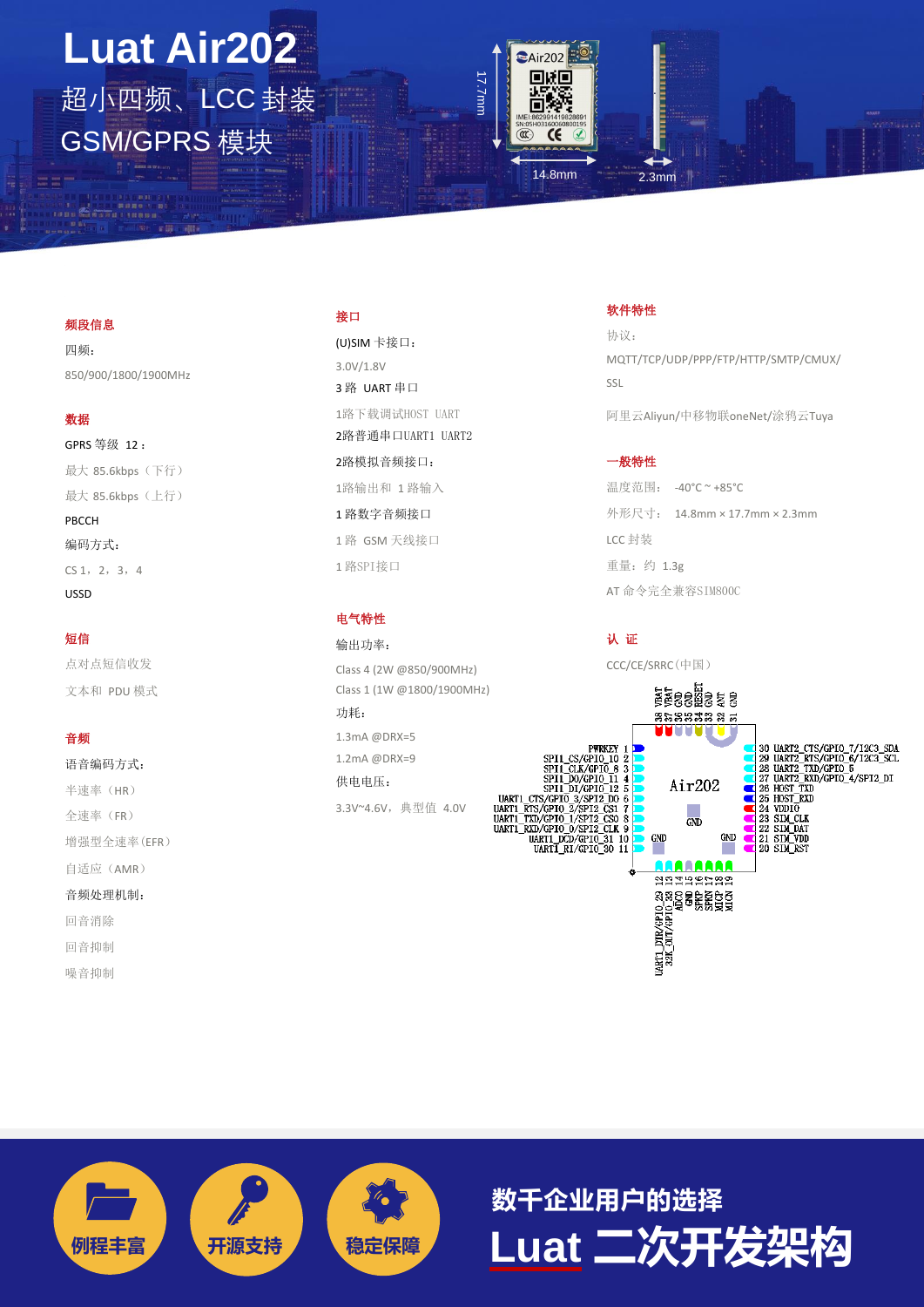# Luat **Luat = Lua + AT**

Luat 是合宙通信(AirM2M)推出的物联网开源架构, 依托于通信模块做简易快捷的开发; 其中, Air202/Air208S/Air208M 为 GPRS 通信模块, Air800/Air801/Air868 为 GPRS/GNSS 通信 定位二合一模块。

- 开源社区: <wiki.openluat.com>
- GitHub: [https://github.com/openLuat](https://github.com/openLuat/Luat_Air202-Air800-Air201)
- 开发套件: [https://luat.taobao.com](https://luat.taobao.com/) [https://openluat.taobao.com](https://openluat.taobao.com/)

## Luat架构简介

底层软件(也叫做基础软件, core)用 C 语言开发完成, 支撑 Lua 脚本的运行; 上层软件用 Lua 脚本语言来开发实现,目前有两套架构: script 为第一版开源版本, script\_LuaTask 第二版进阶版本;

## script和script\_LuaTask

script 和 script LuaTask 是两版上层脚本开发架构:

- 1.script 是第一版,整个应用开发仅支持单线程;
- 2. script\_LuaTask 是第二版, 基于 Lua 的线程实现了多线程的支持;
	- 相比于第一版 script 来说, 用户编程更加简洁;
	- 如果你想了解 script\_LuaTask 中实现了哪些功能, 请点击: [<<script\\_LuaTask lib](https://htmlpreview.github.io/?https://github.com/openLuat/Luat_2G_RDA_8955/blob/master/script_LuaTask/doc/lib/index.html) 参考手册>> [<<script\\_LuaTask demo](https://htmlpreview.github.io/?https://github.com/openLuat/Luat_2G_RDA_8955/blob/master/script_LuaTask/doc/demo/index.html) 参考手册>>

Luat 团队会一直同步维护这两个版本,建议新项目使用 script\_LuaTask 版本开发。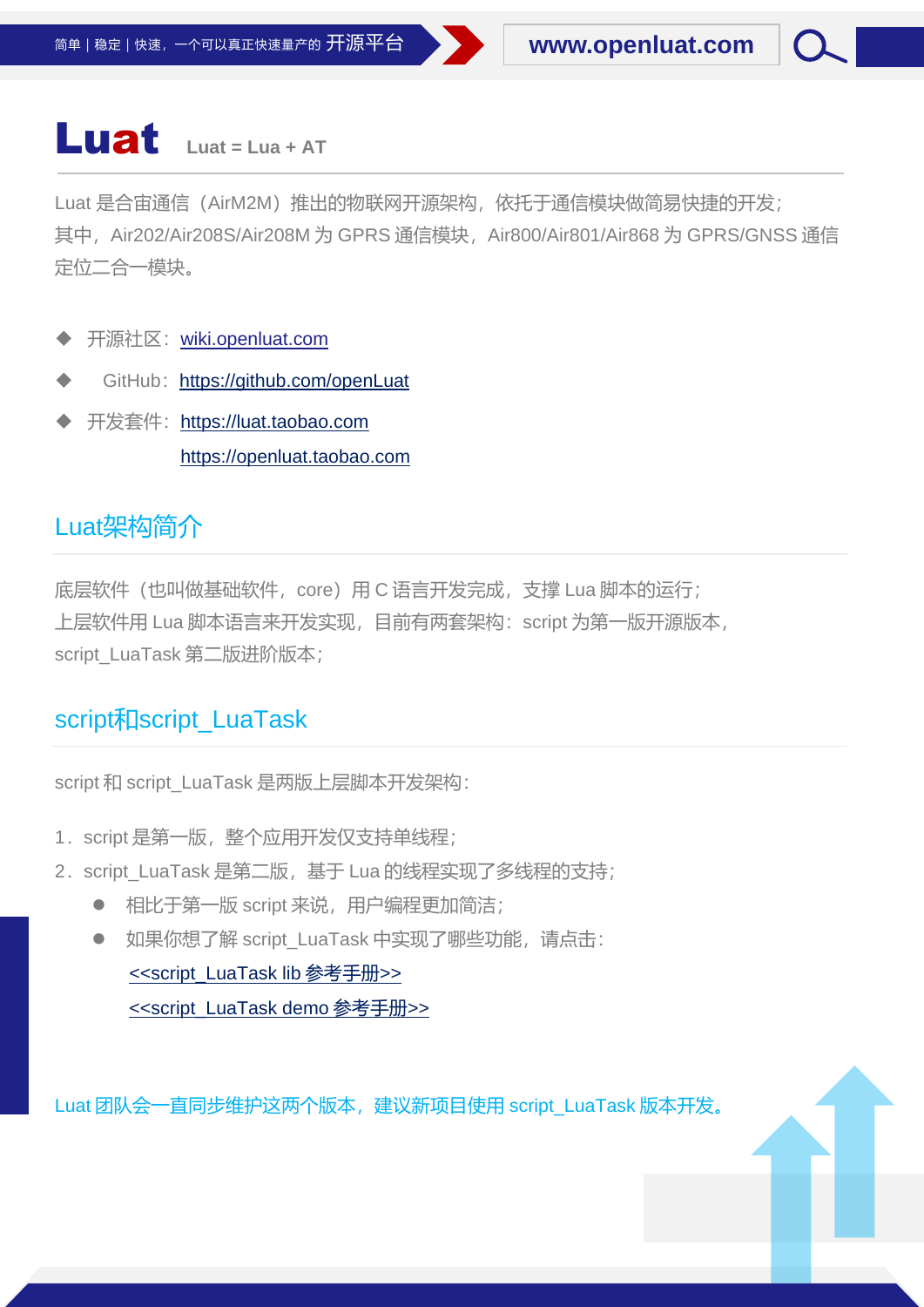## **script\_LuaTask demo Modules**

[audio.testAudio](https://htmlpreview.github.io/?https://raw.githubusercontent.com/openLuat/Luat_2G_RDA_8955/master/script_LuaTask/doc/demo/modules/audio.testAudio.html) audio.testAudio audio.testAudio audio.testAudio audio.testAudio 模块功能:音频功能测试 [call.testCall](https://htmlpreview.github.io/?https://raw.githubusercontent.com/openLuat/Luat_2G_RDA_8955/master/script_LuaTask/doc/demo/modules/call.testCall.html) call.testCall call.testCall call.testCall call.testCall call.testCall call.testCall call.testCall [crypto.testCrypto](https://htmlpreview.github.io/?https://raw.githubusercontent.com/openLuat/Luat_2G_RDA_8955/master/script_LuaTask/doc/demo/modules/crypto.testCrypto.html) **crypto.testCrypto** crypto.testCrypto crypto.testCrypto crypto.testCrypto [default.factory1](https://htmlpreview.github.io/?https://raw.githubusercontent.com/openLuat/Luat_2G_RDA_8955/master/script_LuaTask/doc/demo/modules/default.factory1.html) **default.factory1** default.factory1 **default.factory** default.factory<sup>1</sup> 模块功能: Luat 软件提示功能 [default.factory2](https://htmlpreview.github.io/?https://raw.githubusercontent.com/openLuat/Luat_2G_RDA_8955/master/script_LuaTask/doc/demo/modules/default.factory2.html) **default.factory2** default.factory2 **default.factory2** 模块功能: Luat 软件提示功能 [default.linkTask](https://htmlpreview.github.io/?https://raw.githubusercontent.com/openLuat/Luat_2G_RDA_8955/master/script_LuaTask/doc/demo/modules/default.linkTask.html) default.linkTask 模块功能: MQTT 客户端处理框架 [formatString.testFormatString](https://htmlpreview.github.io/?https://raw.githubusercontent.com/openLuat/Luat_2G_RDA_8955/master/script_LuaTask/doc/demo/modules/formatString.testFormatString.html) formatString.testFormatString formatString testFormatString 模块功能:格式化字符串功能测试 [fs.testFs](https://htmlpreview.github.io/?https://raw.githubusercontent.com/openLuat/Luat_2G_RDA_8955/master/script_LuaTask/doc/demo/modules/fs.testFs.html) **formation in the setFs** fraction of the setFs formation of the setFs formation of the set of the set of the set of the set of the set of the set of the set of the set of the set of the set of the set of the set [gpio.testGpioSingle](https://htmlpreview.github.io/?https://raw.githubusercontent.com/openLuat/Luat_2G_RDA_8955/master/script_LuaTask/doc/demo/modules/gpio.testGpioSingle.html) **gpio.testGpioSingle** gpio.testGpioSingle development development development development deve [gps.testGps](https://htmlpreview.github.io/?https://raw.githubusercontent.com/openLuat/Luat_2G_RDA_8955/master/script_LuaTask/doc/demo/modules/gps.testGps.html) gps.testGps 模块功能: GPS 功能测试. [http.testHttp](https://htmlpreview.github.io/?https://raw.githubusercontent.com/openLuat/Luat_2G_RDA_8955/master/script_LuaTask/doc/demo/modules/http.testHttp.html) http.testHttp http.testHttp http.testHttp http://www.facebook.com/intervention-testHttp http://testHttp discussion[i2c.testI2c](https://htmlpreview.github.io/?https://raw.githubusercontent.com/openLuat/Luat_2G_RDA_8955/master/script_LuaTask/doc/demo/modules/i2c.testI2c.html) **i2c.testI2c** i2c.testI2c **i2c.testI2c i2c.testI2c i2c.testI2c i2c.testI2c i2c.testI2c i2c.testI2c** [json.testJson](https://htmlpreview.github.io/?https://raw.githubusercontent.com/openLuat/Luat_2G_RDA_8955/master/script_LuaTask/doc/demo/modules/json.testJson.html) **between the context of the set and ison.testJson** between the context of the distribution of the t [mqtt.mqttTask](https://htmlpreview.github.io/?https://raw.githubusercontent.com/openLuat/Luat_2G_RDA_8955/master/script_LuaTask/doc/demo/modules/mqtt.mqttTask.html) mqtt.mqttTask 模块功能:MQTT 客户端处理框架 [ntp.testNtp](https://htmlpreview.github.io/?https://raw.githubusercontent.com/openLuat/Luat_2G_RDA_8955/master/script_LuaTask/doc/demo/modules/ntp.testNtp.html) **ntp.testNtp ntp.testNtp ntp.testNtp ntp.testNtp ntp.testNtp ntp.testNtp** [nvm.testNvm](https://htmlpreview.github.io/?https://raw.githubusercontent.com/openLuat/Luat_2G_RDA_8955/master/script_LuaTask/doc/demo/modules/nvm.testNvm.html) nvm.testNvm nvm.testNvm nvm.testNvm determination development in the test of the social development of the societies of the nvm testNvm development in the societies of the societies of the societies of the soc [pb.testPb](https://htmlpreview.github.io/?https://raw.githubusercontent.com/openLuat/Luat_2G_RDA_8955/master/script_LuaTask/doc/demo/modules/pb.testPb.html) pb.testPb pb.testPb pb.testPb pb.testPb 模块功能:电话本功能测试 [pm.testPm](https://htmlpreview.github.io/?https://raw.githubusercontent.com/openLuat/Luat_2G_RDA_8955/master/script_LuaTask/doc/demo/modules/pm.testPm.html) **pm.testPm pm.testPm pm.testPm pm.testPm pm.testPm defined** by the pm.testPm [protobuf](https://htmlpreview.github.io/?https://raw.githubusercontent.com/openLuat/Luat_2G_RDA_8955/master/script_LuaTask/doc/demo/modules/protobuf.html) **protobuf protobure the protobure of the protobure of the protobure of the protobure of the protobure of the protobure of the protobure of the protobure of the protobure of the protobure of the protobure of the** [protoBuffer.testProtoBuffer2](https://htmlpreview.github.io/?https://raw.githubusercontent.com/openLuat/Luat_2G_RDA_8955/master/script_LuaTask/doc/demo/modules/protoBuffer.testProtoBuffer2.html) protoBuffer.testProtoBuffer.testProtoBuffer2 模块功能:proto buffer 功能测试 [protobuf](https://htmlpreview.github.io/?https://raw.githubusercontent.com/openLuat/Luat_2G_RDA_8955/master/script_LuaTask/doc/demo/modules/protobuf.html) [protobuf](https://htmlpreview.github.io/?https://raw.githubusercontent.com/openLuat/Luat_2G_RDA_8955/master/script_LuaTask/doc/demo/modules/protobuf.html) (no description) [protoBuffer.testProtoBuffer1](https://htmlpreview.github.io/?https://raw.githubusercontent.com/openLuat/Luat_2G_RDA_8955/master/script_LuaTask/doc/demo/modules/protoBuffer.testProtoBuffer1.html) protoBuffer.testProtoBuffer1 有块功能:proto buffer 功能测试 [pwm.testPwm](https://htmlpreview.github.io/?https://raw.githubusercontent.com/openLuat/Luat_2G_RDA_8955/master/script_LuaTask/doc/demo/modules/pwm.testPwm.html) pwm.testPwm pwm.testPwm pwm.testPwm desterved and the product of the pwm.testPwm desterved and the position of the particle of the particle of the particle of the particle of the particle of the particle of th

### **Luat** 开源项目脚本 **demo Modules**

[alarm.testAlarm](https://htmlpreview.github.io/?https://raw.githubusercontent.com/openLuat/Luat_2G_RDA_8955/master/script_LuaTask/doc/demo/modules/alarm.testAlarm.html) [alarm.testAlarm](https://htmlpreview.github.io/?https://raw.githubusercontent.com/openLuat/Luat_2G_RDA_8955/master/script_LuaTask/doc/demo/modules/alarm.testAlarm.html)

[adc.testAdc](https://htmlpreview.github.io/?https://raw.githubusercontent.com/openLuat/Luat_2G_RDA_8955/master/script_LuaTask/doc/demo/modules/adc.testAdc.html) **adderserved adderer adderer adcentive adderserved adderer adderer adderserved adderserved adderserved adderserved adderserved adderserved adderserved and adderserved and adderserved adderserved and adderserve** 模块功能:闹钟功能测试(支持开机闹钟和关 机闹钟,同时只能存在一个闹钟,如想实现多 个闹钟,等当前闹钟触发后,再次调用闹钟设 置接口去配置下一个闹钟)。 [default.linkInMsg](https://htmlpreview.github.io/?https://raw.githubusercontent.com/openLuat/Luat_2G_RDA_8955/master/script_LuaTask/doc/demo/modules/default.linkInMsg.html) default.linkInMsg 模块功能: MQTT 客户端数据接收处理 default.linkOutMsq default.linkOutMsq 模块功能:MMQTT 客户端数据发送处理 [gpio.testI2cGpioSwitch](https://htmlpreview.github.io/?https://raw.githubusercontent.com/openLuat/Luat_2G_RDA_8955/master/script_LuaTask/doc/demo/modules/gpio.testI2cGpioSwitch.html) gpio.testI2cGpioSwitch gpio.testI2cGpioSwitch 模块功能:GPIO 和 I2C 切换功能测试 [gpio.testUartGpioSwitch](https://htmlpreview.github.io/?https://raw.githubusercontent.com/openLuat/Luat_2G_RDA_8955/master/script_LuaTask/doc/demo/modules/gpio.testUartGpioSwitch.html) and gpio.testUartGpioSwitch gpio.testUartGpioSwitch 模块功能:GPIO 和 UART 切换功能测试 [lbsLoc.testLbsLoc](https://htmlpreview.github.io/?https://raw.githubusercontent.com/openLuat/Luat_2G_RDA_8955/master/script_LuaTask/doc/demo/modules/lbsLoc.testLbsLoc.html) [lbsLoc.testLbsLoc](https://htmlpreview.github.io/?https://raw.githubusercontent.com/openLuat/Luat_2G_RDA_8955/master/script_LuaTask/doc/demo/modules/lbsLoc.testLbsLoc.html) 模块功能:根据基站信息获取经纬度功能测试. mqtt.mqttInMsq mqtt.mqttInMsq 模块功能:MQTT 客户端数据接收处理 mqtt.mqttOutMsq mqtt.mqttOutMsq 模块功能: MQTT 客户端数据发送处理 [qrcode.color\\_std\\_spi\\_st7735](https://htmlpreview.github.io/?https://raw.githubusercontent.com/openLuat/Luat_2G_RDA_8955/master/script_LuaTask/doc/demo/modules/qrcode.color_std_spi_st7735.html) qrcode.color\_std\_spi\_st7735 driversecolor\_std\_spi\_st7735 match of the color std spi grcode.mono\_std\_spi\_ssd1306 corrected.mono\_std\_spi\_ssd1306 to the 模块功能:SSD 1306 驱动芯片 LCD 命令配置